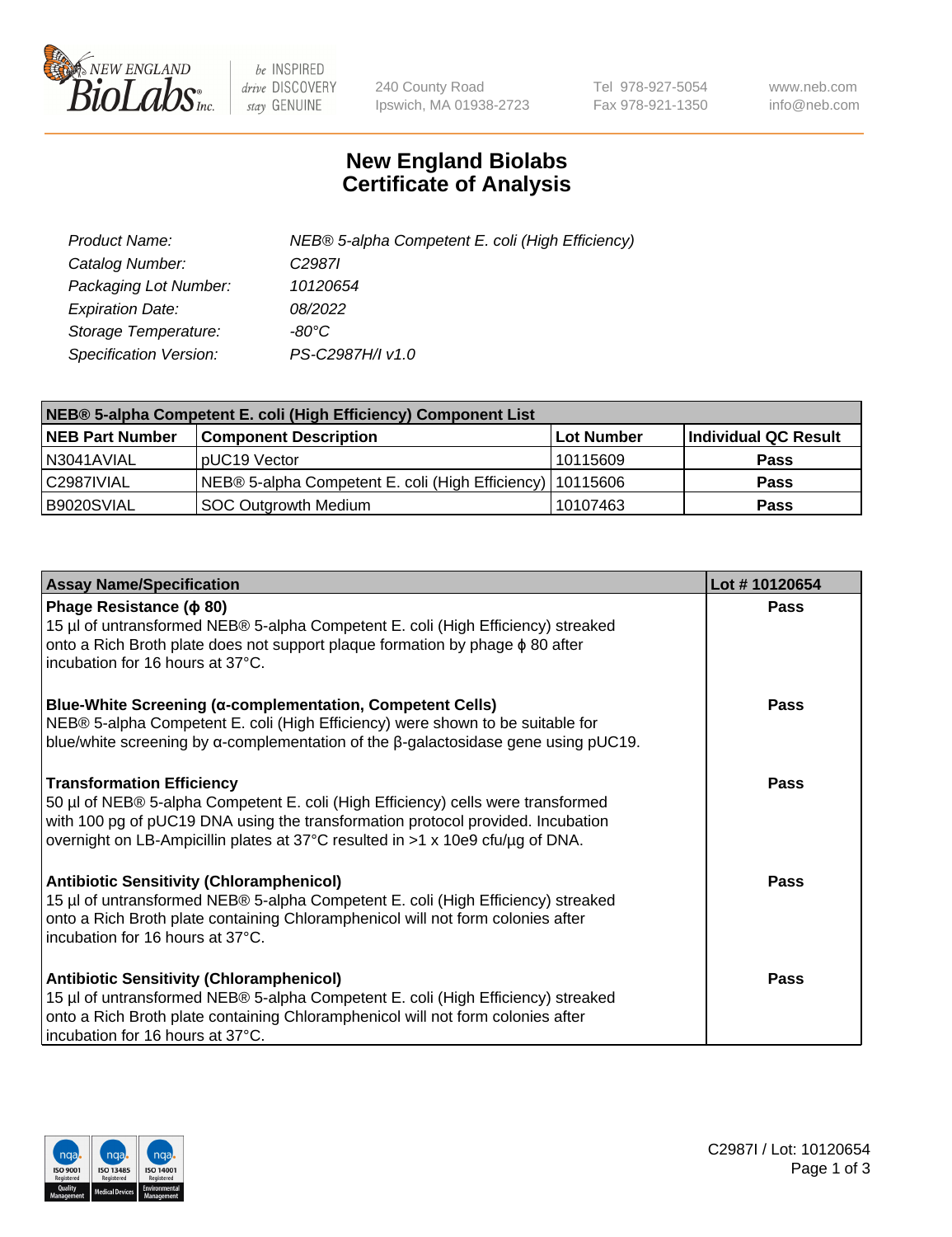

be INSPIRED drive DISCOVERY stay GENUINE

240 County Road Ipswich, MA 01938-2723 Tel 978-927-5054 Fax 978-921-1350

www.neb.com info@neb.com

| <b>Assay Name/Specification</b>                                                                                                                                                                                                                          | Lot #10120654 |
|----------------------------------------------------------------------------------------------------------------------------------------------------------------------------------------------------------------------------------------------------------|---------------|
| <b>Antibiotic Sensitivity (Kanamycin)</b><br>15 µl of untransformed NEB® 5-alpha Competent E. coli (High Efficiency) streaked<br>onto a Rich Broth plate containing Kanamycin will not form colonies after incubation<br>for 16 hours at 37°C.           | Pass          |
| <b>Antibiotic Sensitivity (Ampicillin)</b><br>15 µl of untransformed NEB® 5-alpha Competent E. coli (High Efficiency) streaked<br>onto a Rich Broth plate containing Ampicillin will not form colonies after<br>incubation for 16 hours at 37°C.         | Pass          |
| <b>Antibiotic Sensitivity (Tetracycline)</b><br>15 µl of untransformed NEB® 5-alpha Competent E. coli (High Efficiency) streaked<br>onto a Rich Broth plate containing Tetracycline will not form colonies after<br>incubation for 16 hours at 37°C.     | Pass          |
| <b>Antibiotic Sensitivity (Streptomycin)</b><br>15 µl of untransformed NEB® 5-alpha Competent E. coli (High Efficiency) streaked<br>onto a Rich Broth plate containing Streptomycin will not form colonies after<br>incubation for 16 hours at 37°C.     | Pass          |
| <b>Antibiotic Sensitivity (Spectinomycin)</b><br>15 µl of untransformed NEB® 5-alpha Competent E. coli (High Efficiency) streaked<br>onto a Rich Broth plate containing Spectinomycin will not form colonies after<br>incubation for 16 hours at 37°C.   | Pass          |
| <b>Antibiotic Sensitivity (Nitrofurantoin)</b><br>15 µl of untransformed NEB® 5-alpha Competent E. coli (High Efficiency) streaked<br>onto a Rich Broth plate containing Nitrofurantoin will not form colonies after<br>incubation for 16 hours at 37°C. | Pass          |

This product has been tested and shown to be in compliance with all specifications.

One or more products referenced in this document may be covered by a 3rd-party trademark. Please visit <www.neb.com/trademarks>for additional information.